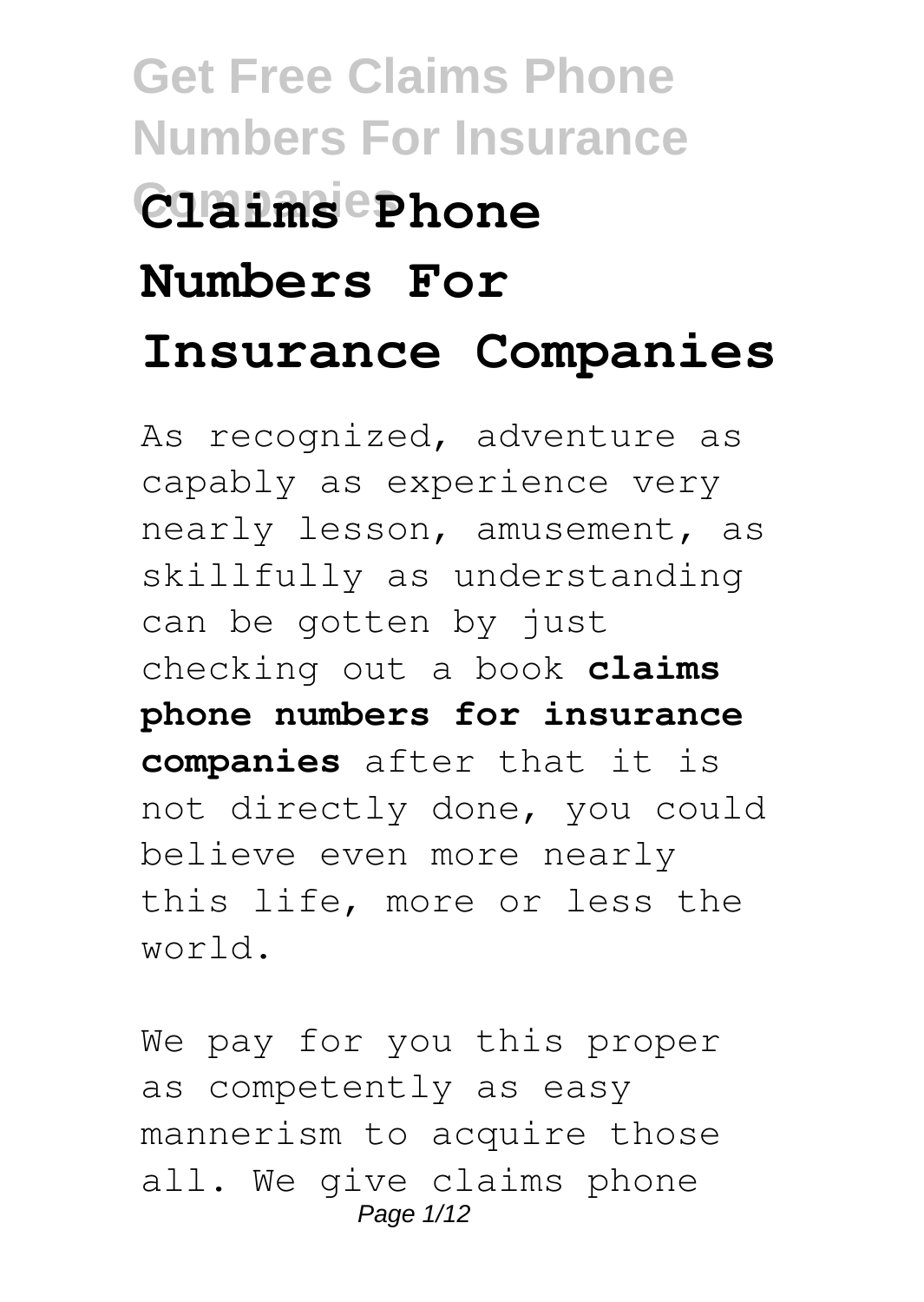**Companies** numbers for insurance companies and numerous ebook collections from fictions to scientific research in any way. in the midst of them is this claims phone numbers for insurance companies that can be your partner.

#### Claims Phone Numbers For Insurance

Initial and continued claims for regular benefits decreased during the week of June 20 - 26 OLYMPIA -During the week of June 20 – June 26, there were 7,505 initial regular unemployment claims (down 0 ...

Initial unemployment insurance claims for week of Page 2/12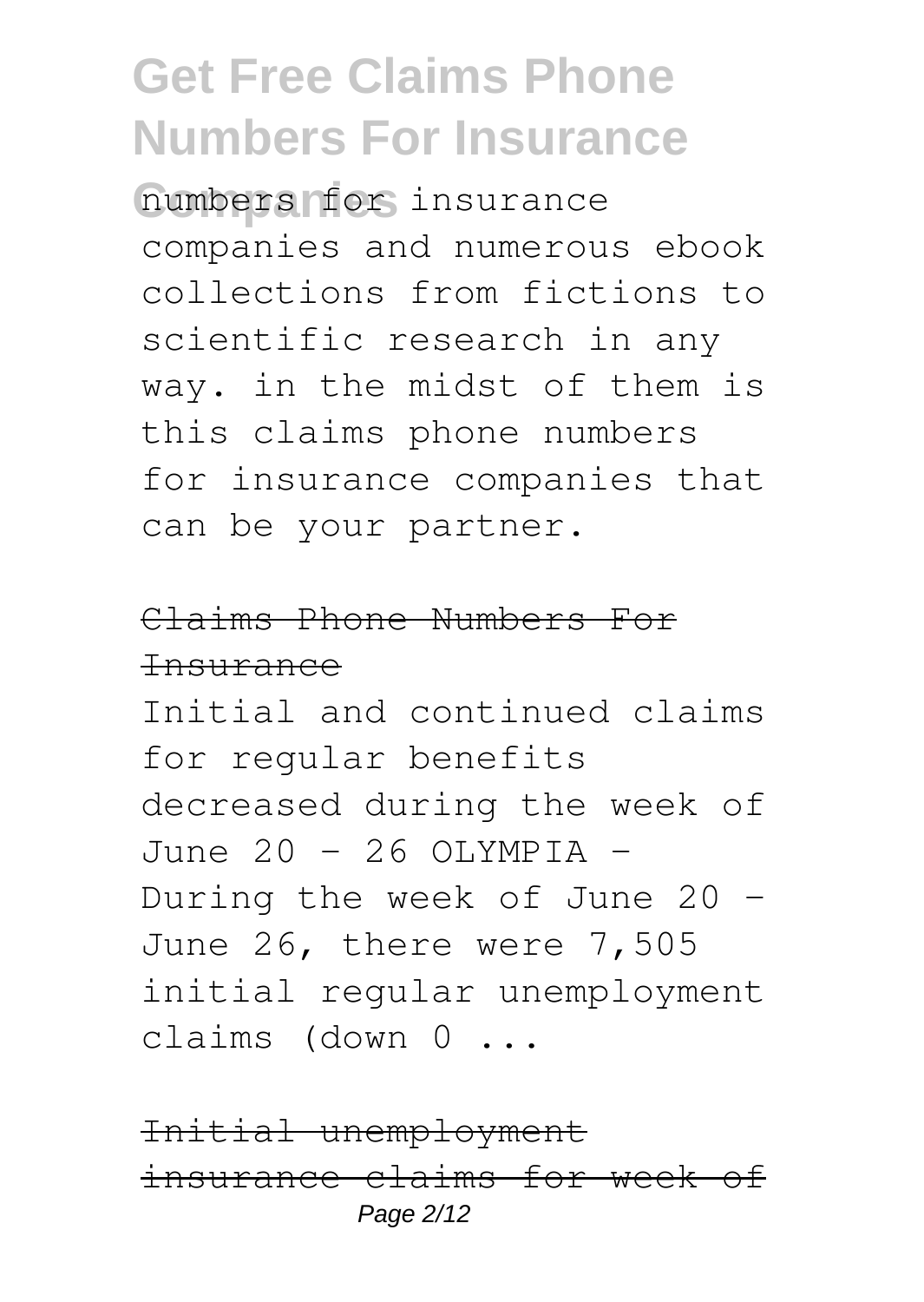#### June 20 - 26, 2021

USDA is authorizing emergency procedures to help agricultural producers impacted by extreme drought conditions.

#### RMA to expedite droughtinduced crop insurance claims

Do not assume that your homeowners insurance carrier is in contact with your ... filing a claim Filing a claim may increase your insurance premium based on the number of claims previously filed ...

8 steps for filing a claim with your homeowners insurance company Page 3/12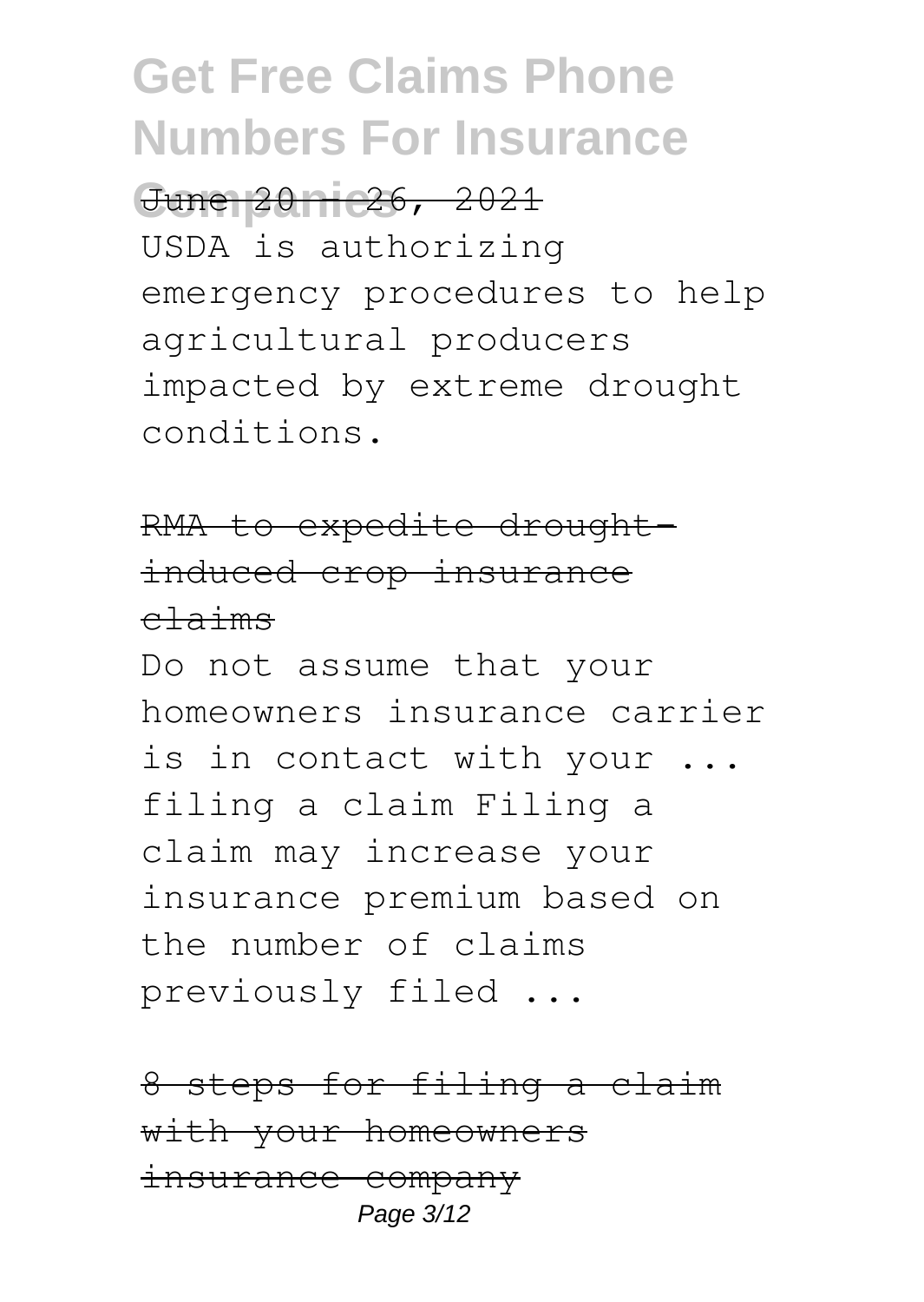The Washington State Employment Security Department issued the following news release:. During the week of June 20- June 26, there were 7,505 initial regular unemployment claims and 368,956 total ...

Wash. State Employment Security Department: Initial Unemployment Insurance Claims for Week of June  $20 - 26, 2021$ 

I am insured with Advantage General Insurance ... the AGIC claims department in Mandeville on several occasions. Each time I contacted the claims department they promised to contact me in two ... Page 4/12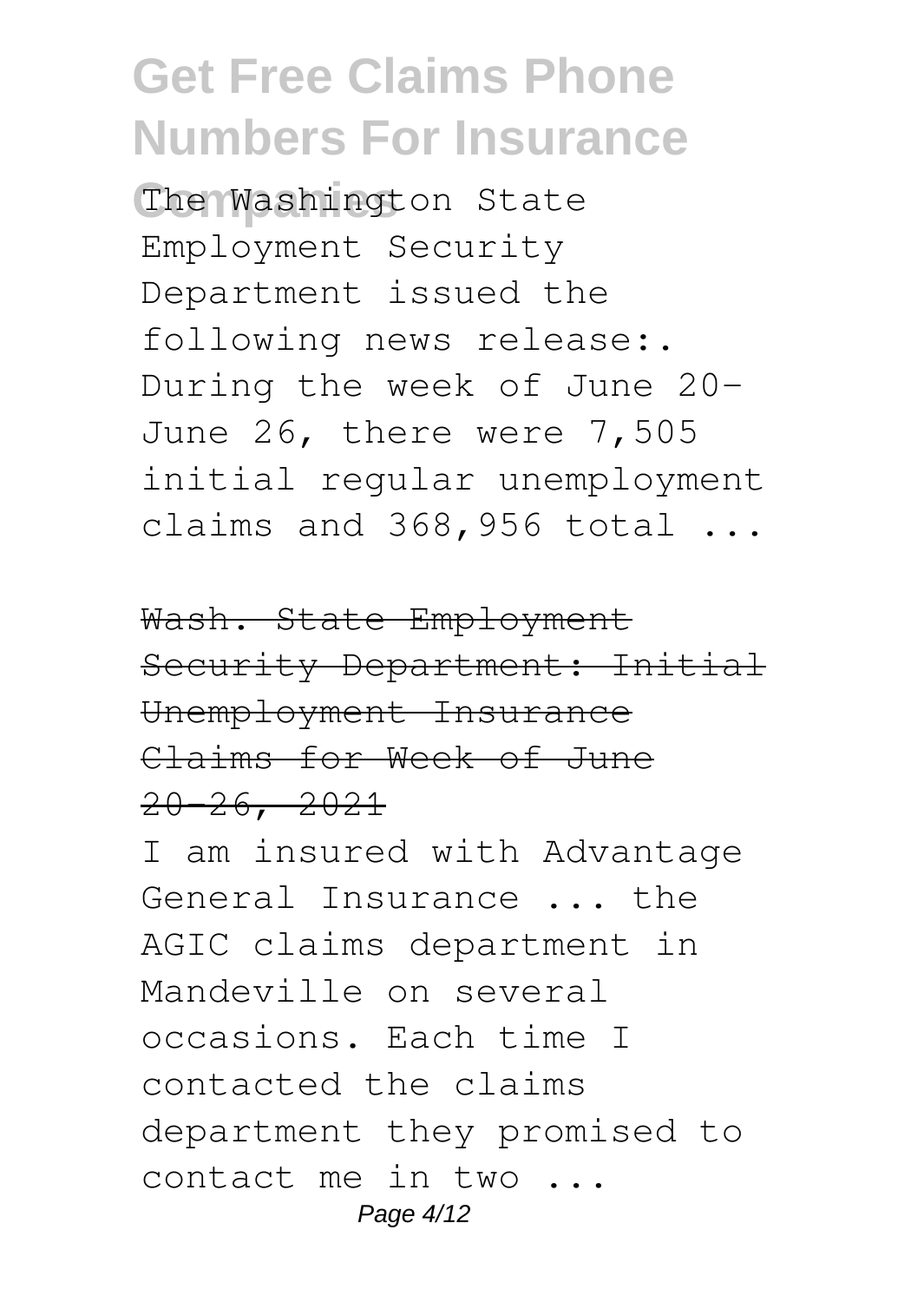Dealing with the ticklish matter of an insurance claim The State-run Citizens Property Insurance Corp plans to increase the number of annual home inspections it conducts from 5,205 in 2020 to 90,695 by 2025. The rationale for the proposal,

...

Citizens Insurance to increase number of home inspections; how will it impact rates and uninsurable properties?

The details required on the digital claim intimation form should be accurately filled, and it should contain basic information Page 5/12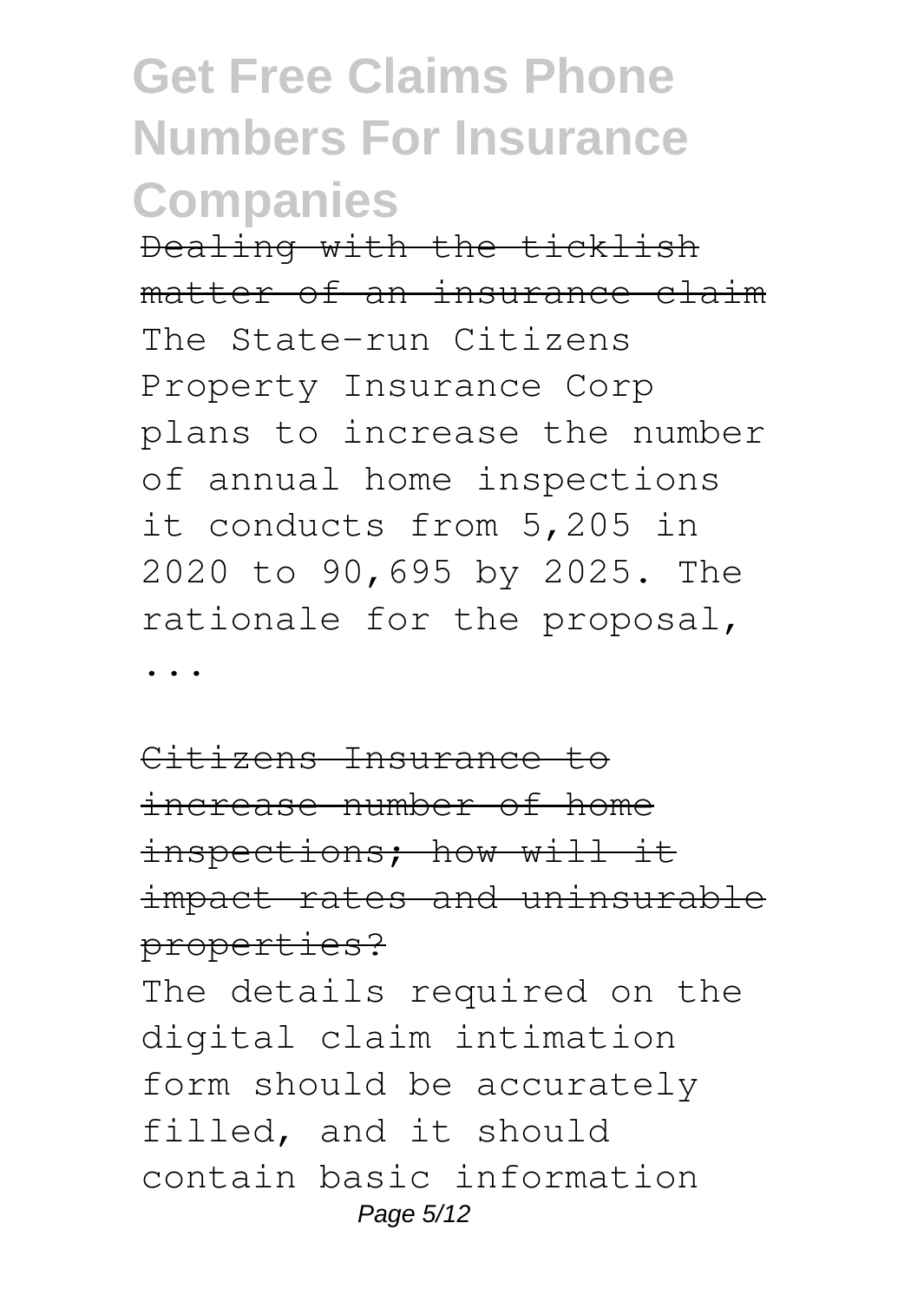such as policy number ... should contact the insurance company ...

Life Insurance: How nominees can easily process Death Claim Settlement The onslaught of fraudulent medical records began with a case in which an entire family, young children included, claimed they had been in separate ATV accidents that each warranted a significant ...

Fraud unit sees record number of fraudulent insurance claims this year Mumbai and Maharashtra have seen the highest Covid infections and deaths in the Page 6/12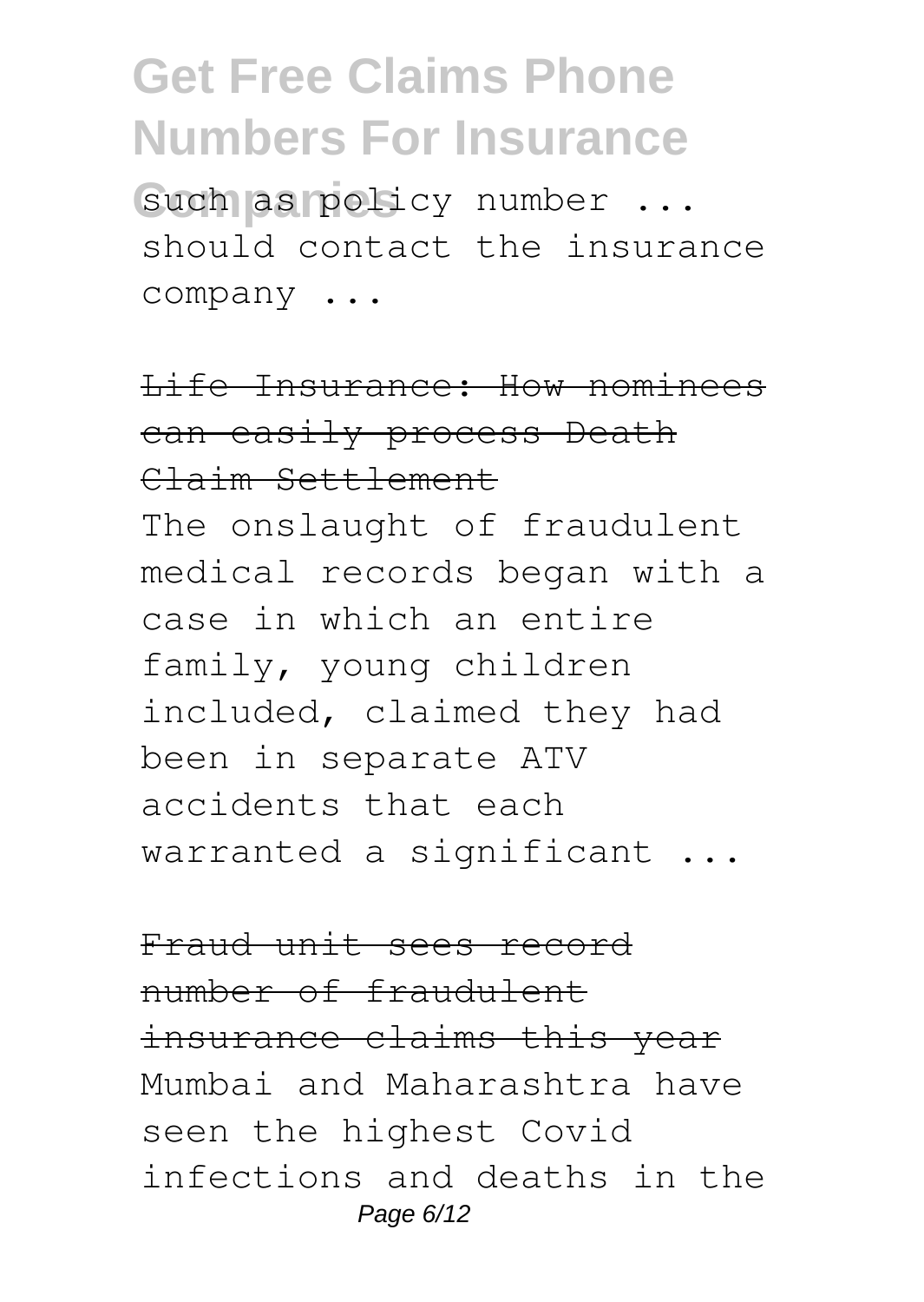**Country. Hence, they have** also witnessed patients shelling the largest ...

Despite Maharashtra, Mumbai showing highest number of Covid deaths, few claim insurance benefits Aggrieved policy holders have turned on the heat in the insurance ... pay claims worth billions of naira. Its Managing Director/Chief Executive Officer, Edwin Igbiti, told The Nation on phone ...

Unpaid claims set policy holders against Insurance firms Before we can look at this, it is essential to look at Page 7/12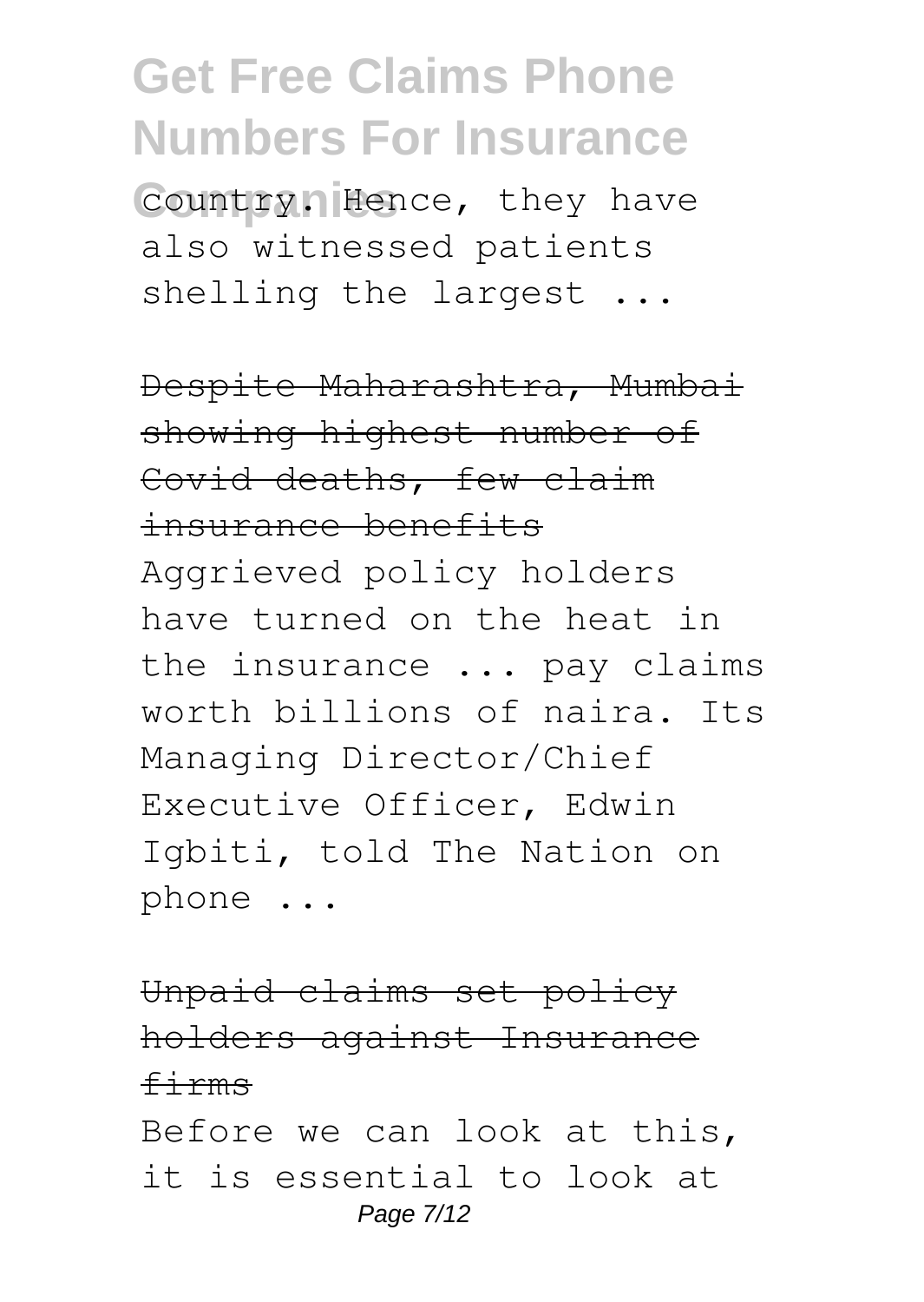**Companies** the entire claims settlement journey ... technology can offer to reduce the number of frauds to insurance companies, with benefits for ...

How is digitization altering insurance claim settlement? which brings the total number of fraudulent claims to 1.3 million. Maryland has reportedly detected over 508,000 new fraudulent unemployment insurance claims since the beginning of last month ...

500,000 Fraudulent Unemployment Insurance Claims In Maryland? From 30 June 2021, New Page 8/12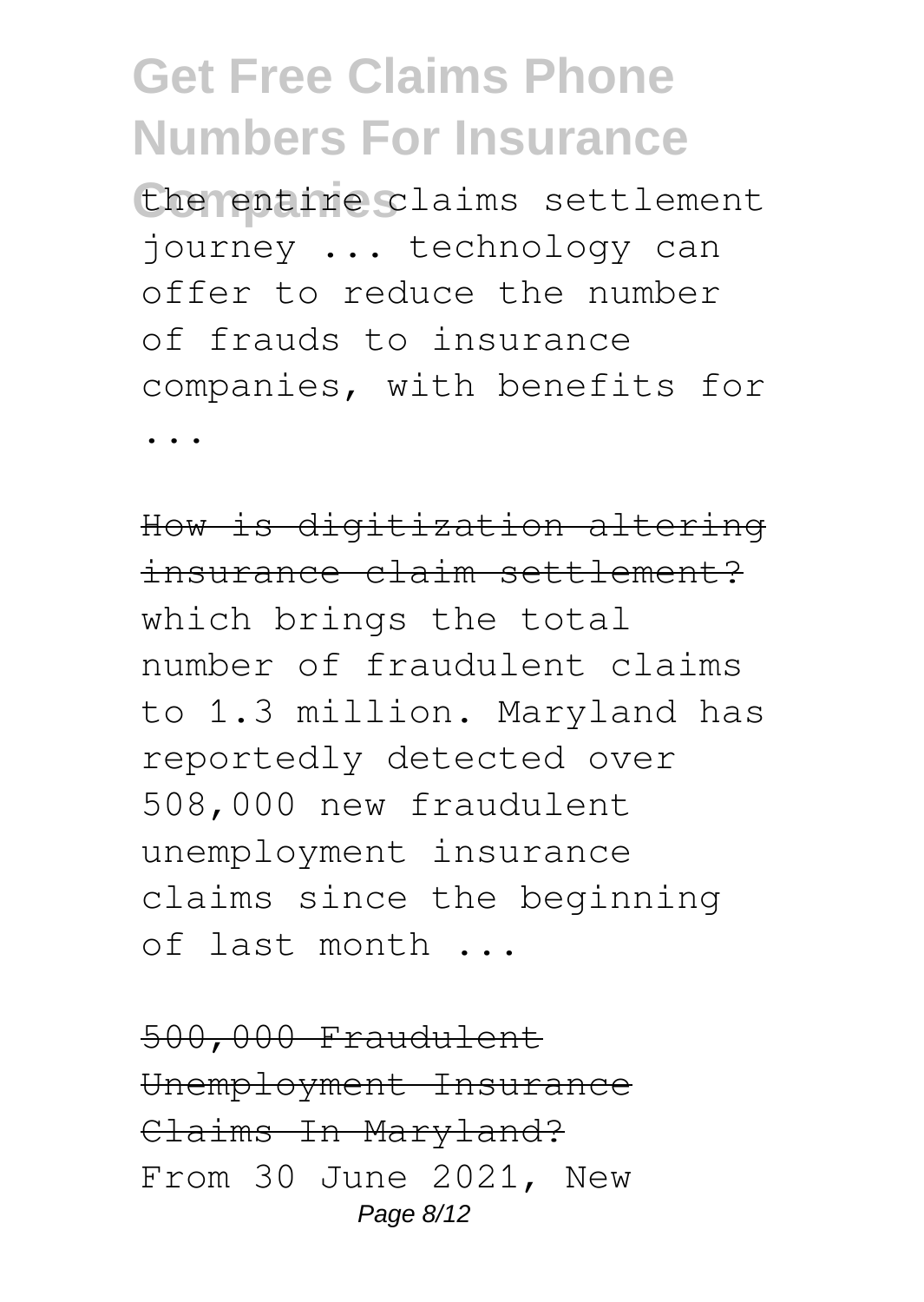**Companies** Zealanders will have a single point of contact to support their insurance ... on improved customer outcomes and sees insurers managing claims for EQC's natural disaster ...

'Single point of contact for NZers' insurance claims' Insurance Council of NZ The second wave of Covid-19 had a significant impact on life insurance ... level of Covid-related claims recorded in April of last year, the report said. Claims totalled \$30.8 million in December and ...

Life insurance claims related to Covid-19 increas Page 9/12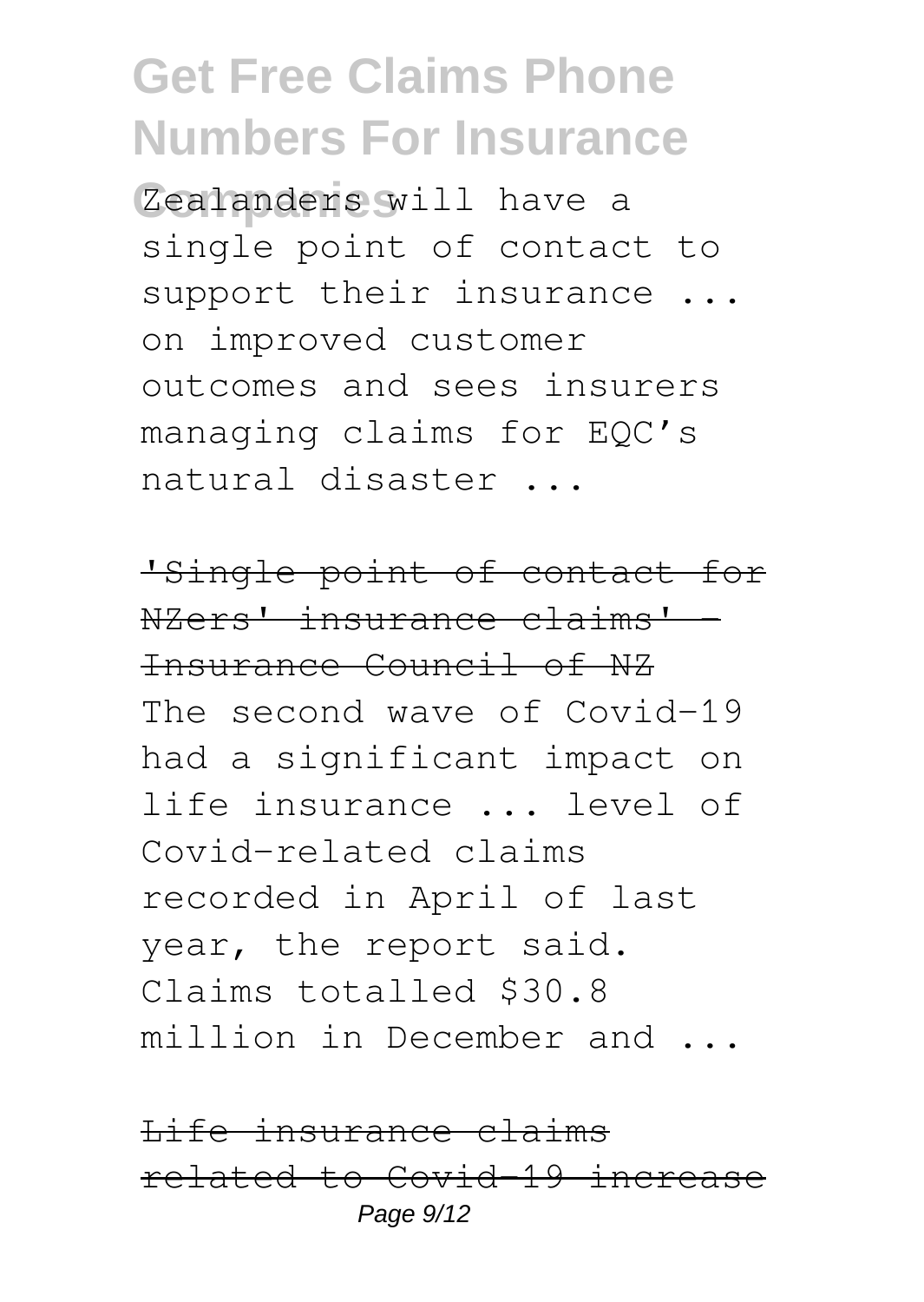amid second wave

From 30 June 2021, New Zealanders will have a single point of contact to support ... and sees insurers managing claims for EQC's natural disaster insurance cover - called  $EOCover - on behalf ...$ 

Single Point Of Contact For New Zealanders' Insurance Claims For Future Natural Disasters

The implementation of a false claims detection in collaboration with an InsurTech startup basic marks a first among Japanese mail-order damage insurance companies. In recent years, the number of ... Page 10/12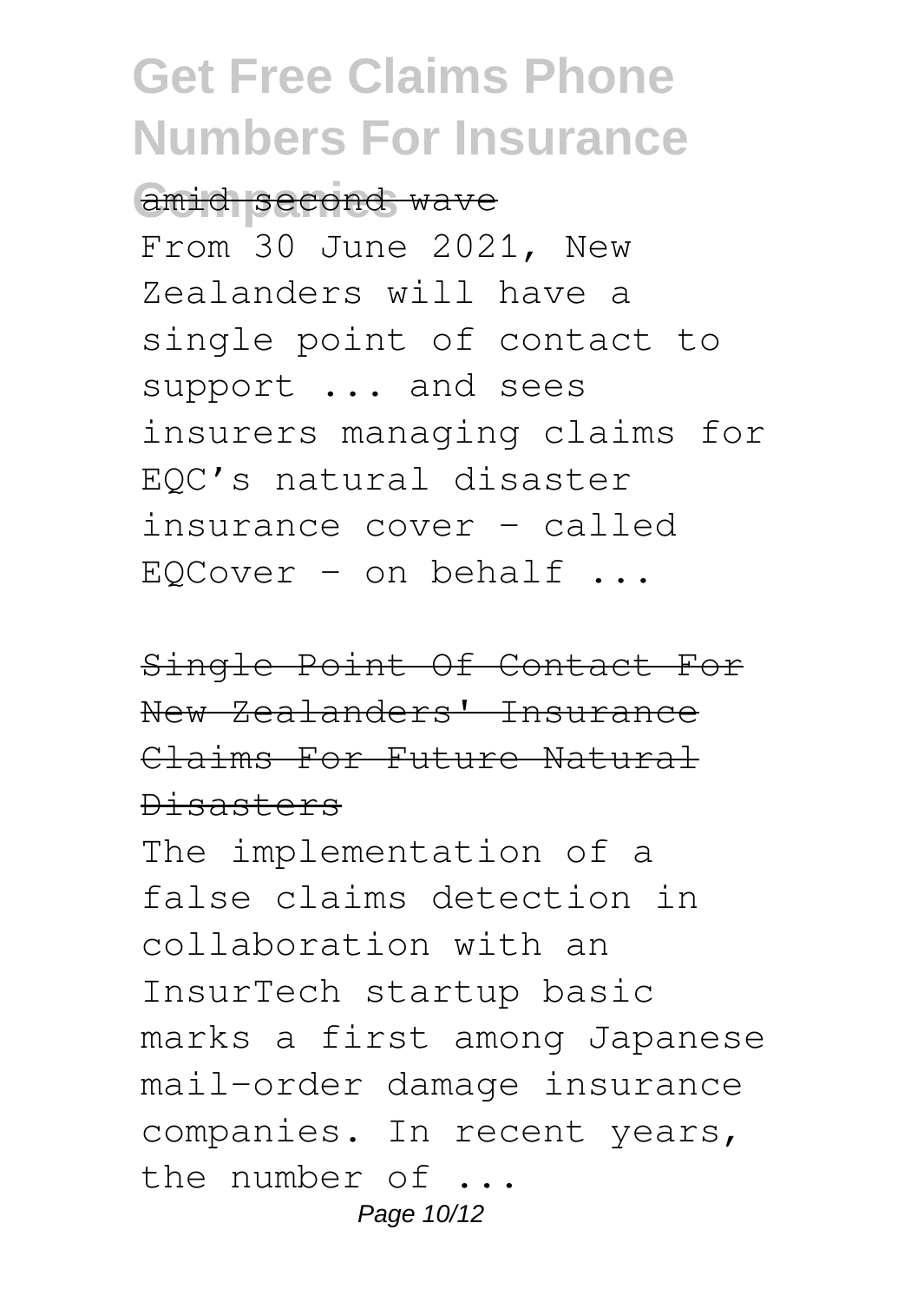SAISON Automobile and Fire Insurance Goes Live on Shift Claims Fraud Detection

The insurance companies saw a high number of claims last year, says Dhirendra Mahyavanshi, and he further adds that 50% of the claims were paid in the first 2 months. The amount of claims shot up ...

Dhirendra Mahyavanshi decodes the rise in the number of Insurance claims  $d$ uring  $COVID$   $+$ StartUpCentral

Bogus unemployment insurance claims have been a problem in a number of states during the COVID pandemic with the Page 11/12